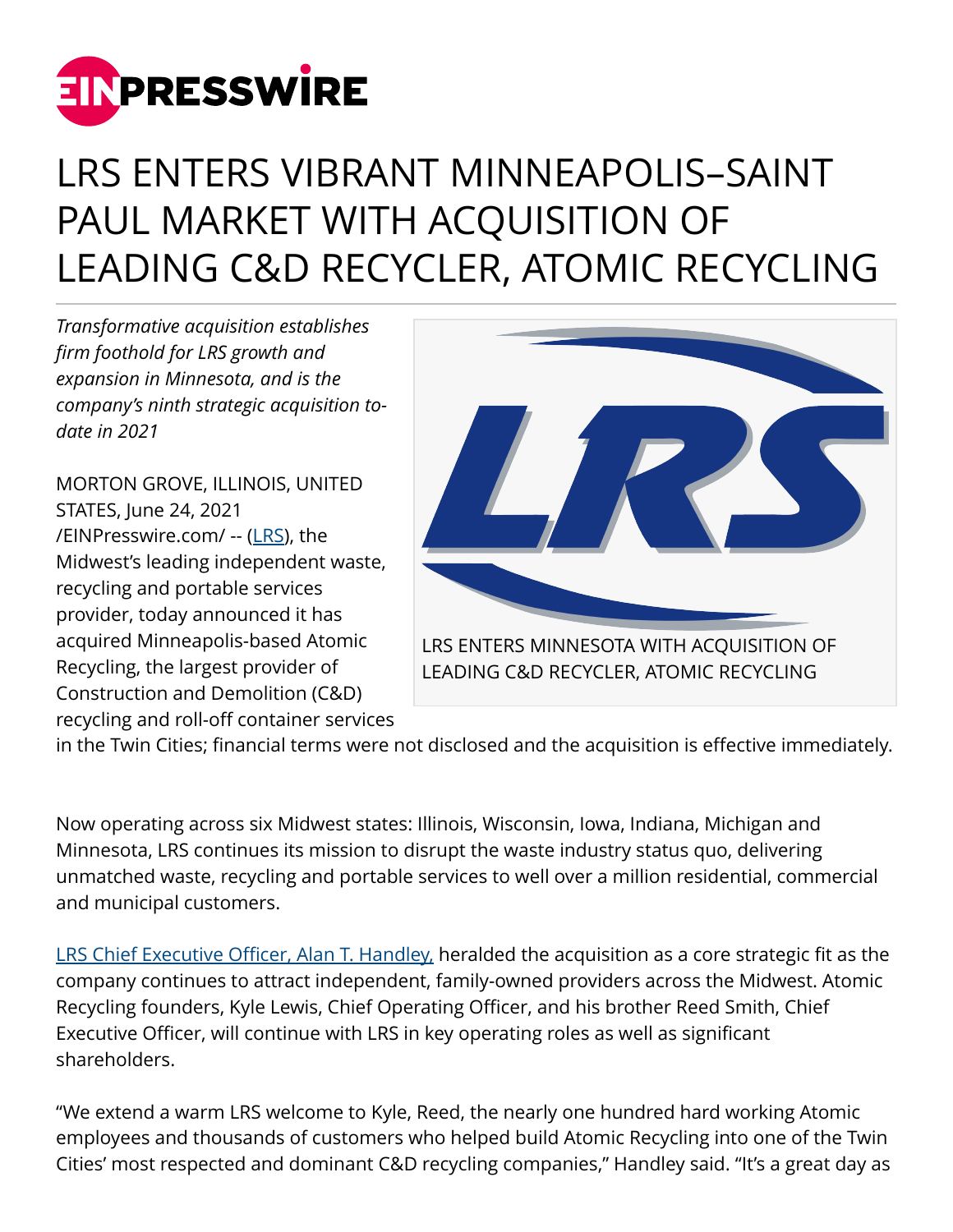we plant a new flag in a strategic cornerstone market for LRS. We look forward to rapidly expanding our presence throughout Minnesota, and view Atomic and its outstanding team and culture, as the optimal platform from which to drive that effort."

Founded in 1999, Atomic Recycling has emerged as the Twin Cities' leading provider of roll-off container, C&D recycling, and construction management services. Atomic dominates the recycling market in the Twin Cities, controlling and processing 65 percent, or nearly 250,000 tons of available C&D material at its state-ofthe-art recycling facility. The acquisition adds nearly 100 employees, 50 trucks and 2,000 roll-off containers to LRS' newly formed Minnesota platform.

"Since our inception, Atomic Recycling has brought a sustainability focus

## atom?c RECYCLING

LRS NOW PROVIDES DIVERSIFIED WASTE, RECYCLING AND PORTABLE SERVICES ACROSS SIX MIDWEST STATES WITH THE ACQUISITION OF MINNEAPOLIS-BASED ATOMIC RECYCLING

aimed directly at recycling more construction waste material for Minneapolis–Saint Paul-based construction and remodeling companies. This unique and focused approach has resulted in the diversion of a tremendous amount of construction waste away from Minnesota landfills," said Atomic Recycling CEO Reed Lewis. "We are excited to enter into this transformative agreement with LRS, a national leader in the waste and recycling industry. LRS shares in our commitment to providing an exceptional customer experience, fostering local and regional competition, operating with honest Midwest values and sharing in our commitment to deliver sustainabilityfocused waste, recycling and portable services."

## About LRS

LRS is North America's fifth-largest privately-held waste and recycling company. For more than 20 years, LRS has specialized in providing comprehensive, fully integrated waste diversion, recycling and portable services for hundreds of thousands of residential and commercial customers in Illinois, Wisconsin, Iowa, Indiana, Michigan and Minnesota. Diversified and growing exponentially, LRS offers commercial and residential waste and recycling, roll-off container services, C&D recycling, portable restroom rentals, municipal and commercial street sweeping, mulch distribution, on-site storage and temporary fencing. LRS owns and operates 27 facilities, safely deploys a fleet of fuel-efficient trucks, and thrives on the passion of more than 1,300 full